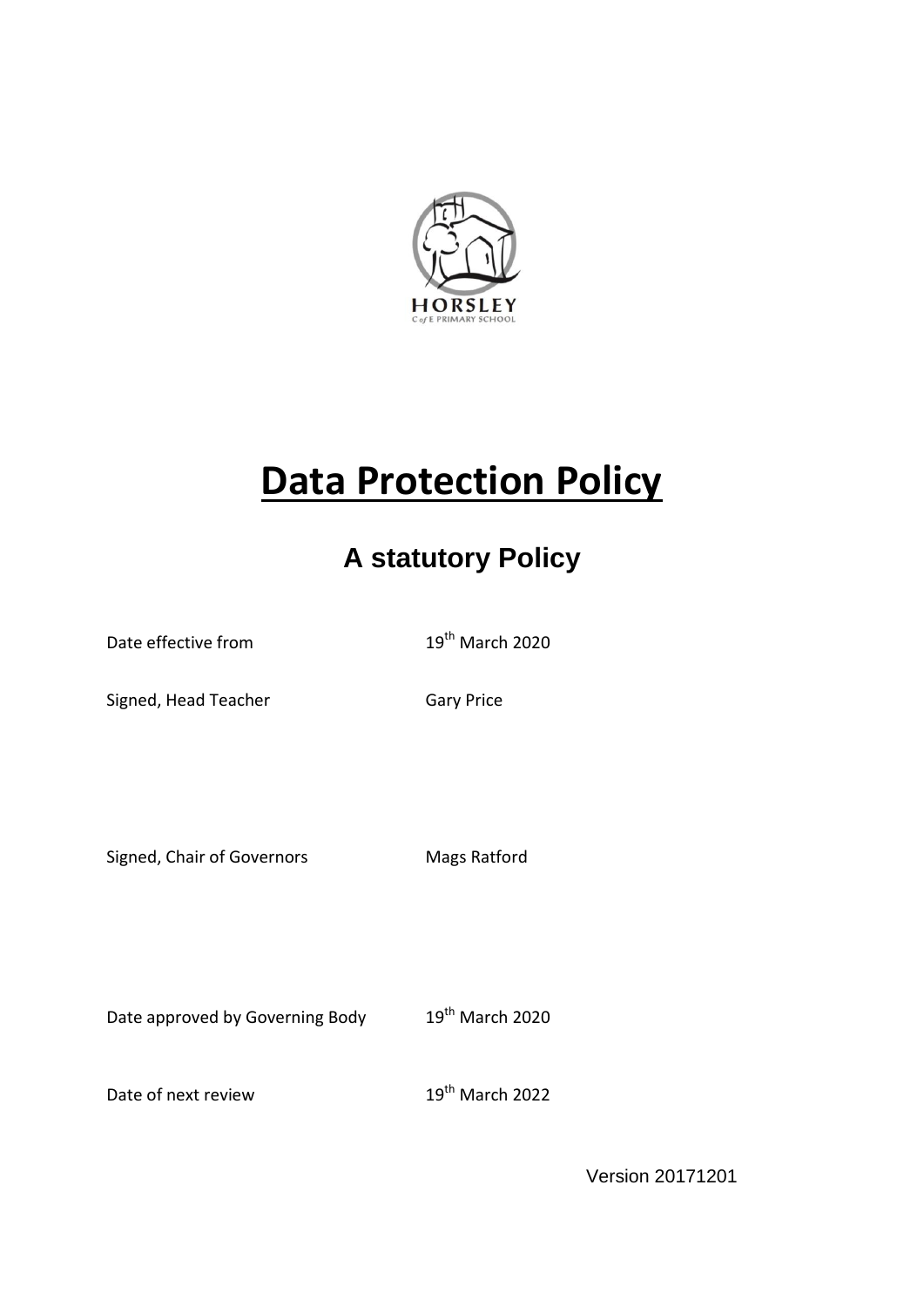## Equality Impact Assessment (EIA) Part 1: EIA Screening

| <b>Policies, Procedures</b><br>or Practices | Date             |  |
|---------------------------------------------|------------------|--|
| EIA CARRIED OUT BY:                         | EIA APPROVED BY: |  |

Groups that may be affected:

| Are there any concerns that the policy could have a<br>different impact on any of the following groups?<br>(please tick the relevant boxes)     | Existing or<br>potential adverse<br>impact | Existing or<br>potential for<br>positive impact |
|-------------------------------------------------------------------------------------------------------------------------------------------------|--------------------------------------------|-------------------------------------------------|
| Age (young people, the elderly: issues surrounding<br>protection and welfare, recruitment, training, pay,<br>promotion)                         |                                            |                                                 |
| Disability (physical and mental disability, learning<br>difficulties; issues surrounding access to buildings,<br>curriculum and communication). |                                            |                                                 |
| Gender Reassignment (transsexual)                                                                                                               |                                            |                                                 |
| Marriage and civil partnership                                                                                                                  |                                            |                                                 |
| Pregnancy and maternity                                                                                                                         |                                            |                                                 |
| Racial Groups (consider: language, culture, ethnicity<br>including gypsy/traveller groups and asylum seekers                                    |                                            |                                                 |
| Religion or belief (practices of worship, religious or<br>cultural observance, including non-belief)                                            |                                            |                                                 |
| Gender (male, female)                                                                                                                           |                                            |                                                 |
| Sexual orientation (gay, lesbian, bisexual; actual or<br>perceived)                                                                             |                                            |                                                 |

Any adverse impacts are explored in a Full Impact Assessment.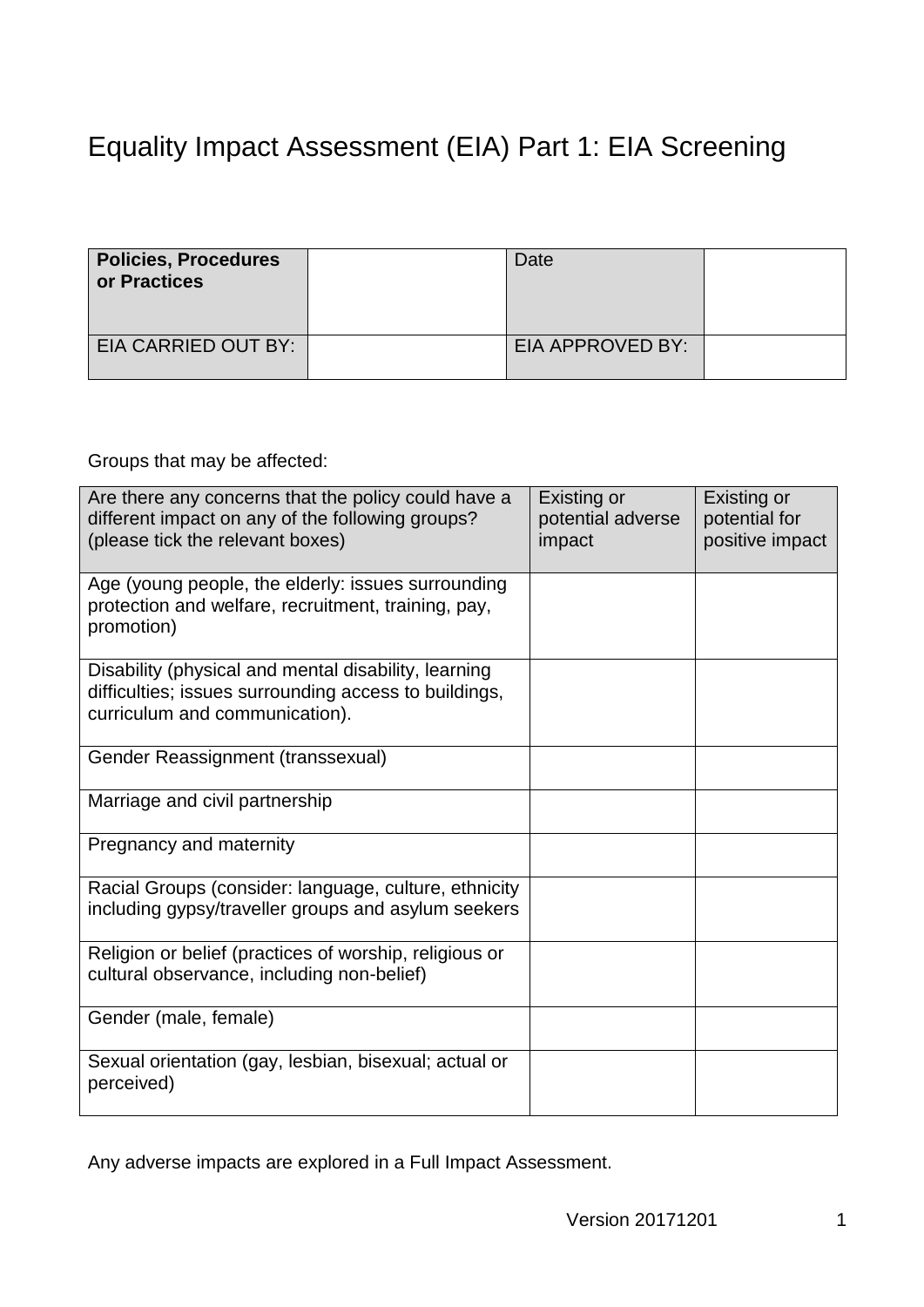### Table of Contents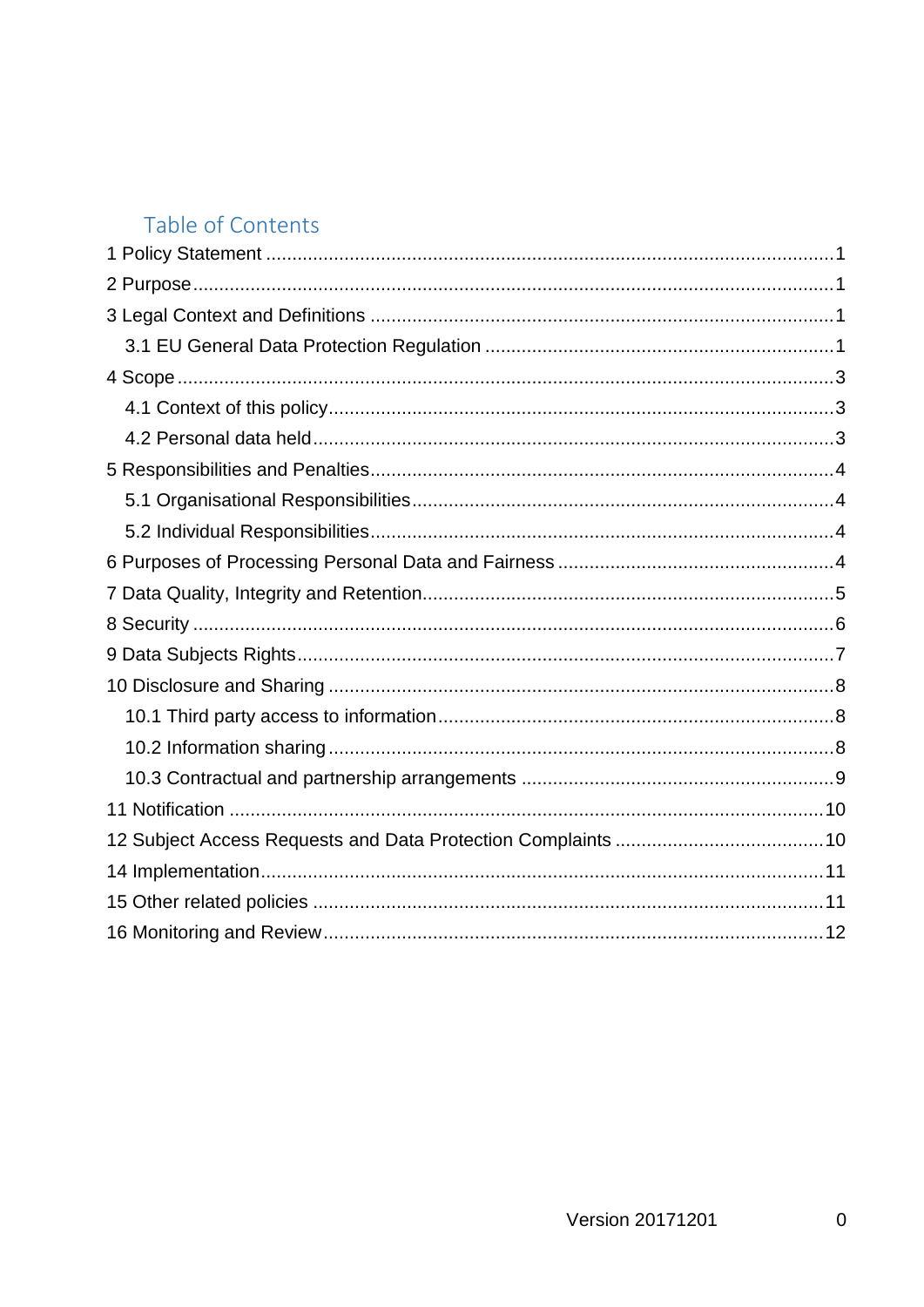## <span id="page-3-0"></span>1 Policy Statement

Horsley Primary School is fully committed to compliance with the requirements of the EU General Data Protection Regulation. The school will therefore aim to ensure that all employees, contractors, agents, consultants, or partners of the school who have access to any personal data held by or on behalf of the school, are fully aware of and abide by their duties and responsibilities under the Regulation.

## <span id="page-3-1"></span>2 Purpose

The school needs to collect and use certain types of information about people with whom it deals in order to perform its functions. This includes information on current, past and prospective pupils and employees, suppliers, clients, customers, service users and others with whom it communicates. The school is required by law to collect and use certain types of information to fulfil its statutory duties and also to comply with the legal requirements of the Government. This personal information must be dealt with properly whether it is collected, recorded and used on paper, computer, or other material. There are safeguards to ensure this in the EU General Data Protection Regulation.

The school regards the lawful and correct treatment of personal information as critical to successful operations, and to maintaining confidence between those with whom we deal and ourselves. It is essential that it treats personal information lawfully and correctly.

The purpose of this policy is to explain how the school will ensure compliance with the EU General Data Protection Regulation. It includes organisational measures and individual responsibilities which aim to ensure that the school complies with the Data Protection principles and respects the rights of individuals. This policy provides outline measures and puts in place a structure for monitoring compliance.

Detailed procedures and guidance do not form part of this overarching policy document. The detailed guidance can be accessed via the website and links to relevant documents are included within this Policy document. Other related policies are listed under Section 15.

## <span id="page-3-2"></span>3 Legal Context and Definitions

#### <span id="page-3-3"></span>3.1 EU General Data Protection Regulation

The EU General Data Protection Regulation (GDPR) governs how information about people (Personal Data) should be treated. It also gives rights to individuals whose data is held. The Regulation came into force on 25 May 2018 and applies to all personal data collected at any time whether held on computer or manual record. The Regulation is enforced by the Information Commissioner.

The GDPR makes a distinction between personal data and "sensitive" personal data. Sensitive personal data is subject to stricter conditions of processing.

**Personal data** means any information relating to an identified or identifiable natural person ('data subject'); an identifiable natural person is one who can be identified, directly or indirectly, in particular by reference to an identifier such as a name, an identification number, location data, an online identifier or to one or more factors specific to the physical, physiological, genetic, mental, economic, cultural or social identity of that natural person.

**Sensitive personal data** is defined as personal data consisting of information as to: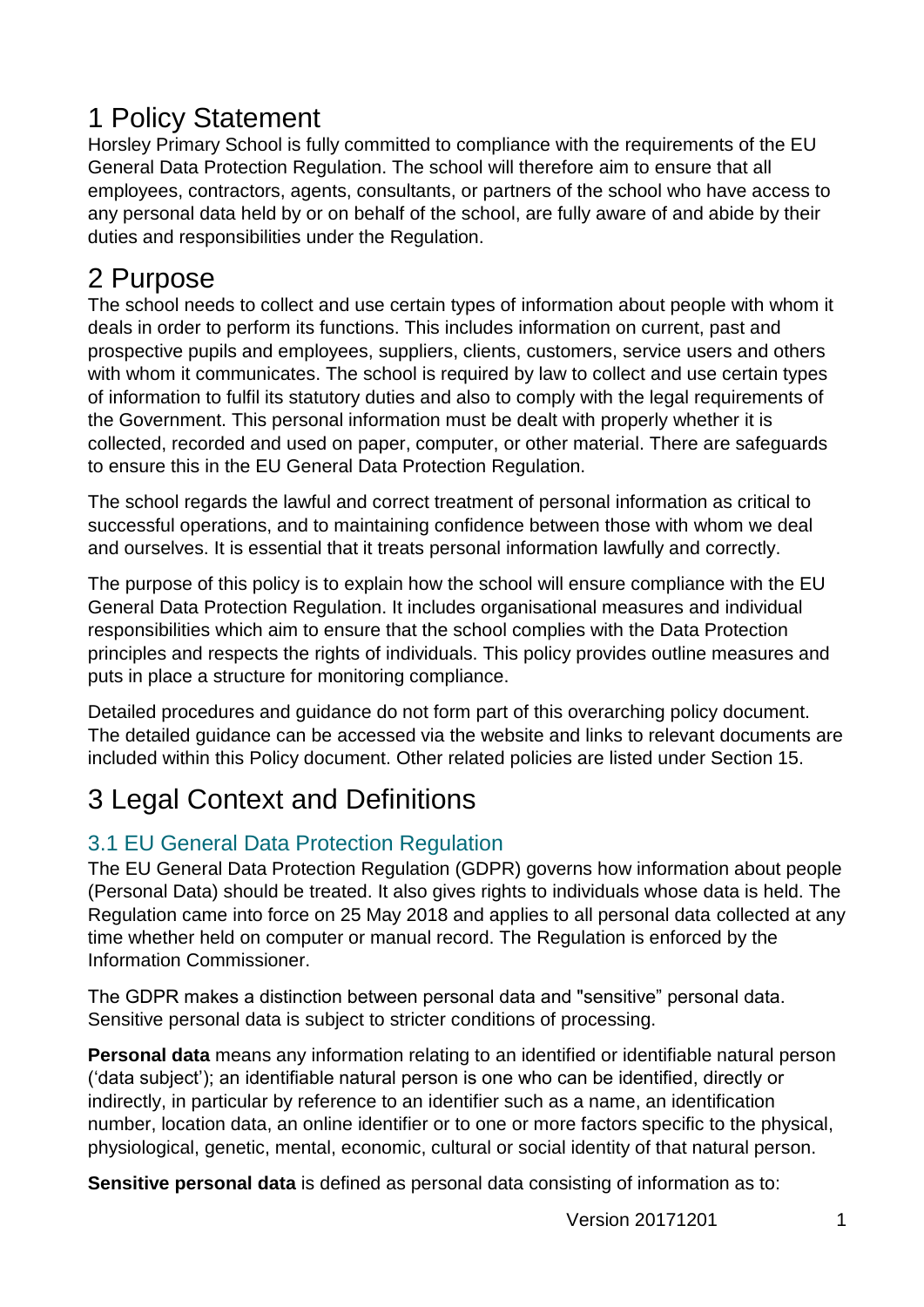Racial or ethnic origin; political opinions; religious or philosophical beliefs; or trade union membership; genetic data, biometric data for the purpose of uniquely identifying a natural person, data concerning health or data concerning a natural person's sex life or sexual orientation.

A **Data Subject** is an individual who is the subject of the data.

A **Data Controller** is an organisation, or person that determines the purposes for which and the manner in which any personal data is to be processed.

A **Data processor** is any organisation or person who processes data on behalf of the data controller.

**Processing** means any operation or set of operations which is performed on personal data or on sets of personal data, whether or not by automated means, such as collection, recording, organisation, structuring, storage, adaptation or alteration, retrieval, consultation, use, disclosure by transmission, dissemination or otherwise making available, alignment or combination, restriction, erasure or destruction.

The GDPR contains 6 principles for processing personal data with which organisations must comply.

#### **Personal data shall be**:

(1) processed lawfully, fairly and in a transparent manner in relation to the data subject ('lawfulness, fairness and transparency');

(2) collected for specified, explicit and legitimate purposes and not further processed in a manner that is incompatible with those purposes; further processing for archiving purposes in the public interest, scientific or historical research purposes or statistical purposes shall, in accordance with Article 89(1), not be considered to be incompatible with the initial purposes ('purpose limitation');

(3) adequate, relevant and limited to what is necessary in relation to the purposes for which they are processed ('data minimisation');

(4) accurate and, where necessary, kept up to date; every reasonable step must be taken to ensure that personal data that are inaccurate, having regard to the purposes for which they are processed, are erased or rectified without delay ('accuracy');

(5) kept in a form which permits identification of data subjects for no longer than is necessary for the purposes for which the personal data are processed; personal data may be stored for longer periods insofar as the personal data will be processed solely for archiving purposes in the public interest, scientific or historical research purposes or statistical purposes in accordance with Article 89(1) subject to implementation of the appropriate technical and organisational measures required by this Regulation in order to safeguard the rights and freedoms of the data subject ('storage limitation');

(6) processed in a manner that ensures appropriate security of the personal data, including protection against unauthorised or unlawful processing and against accidental loss, destruction or damage, using appropriate technical or organisational measures ('integrity and confidentiality').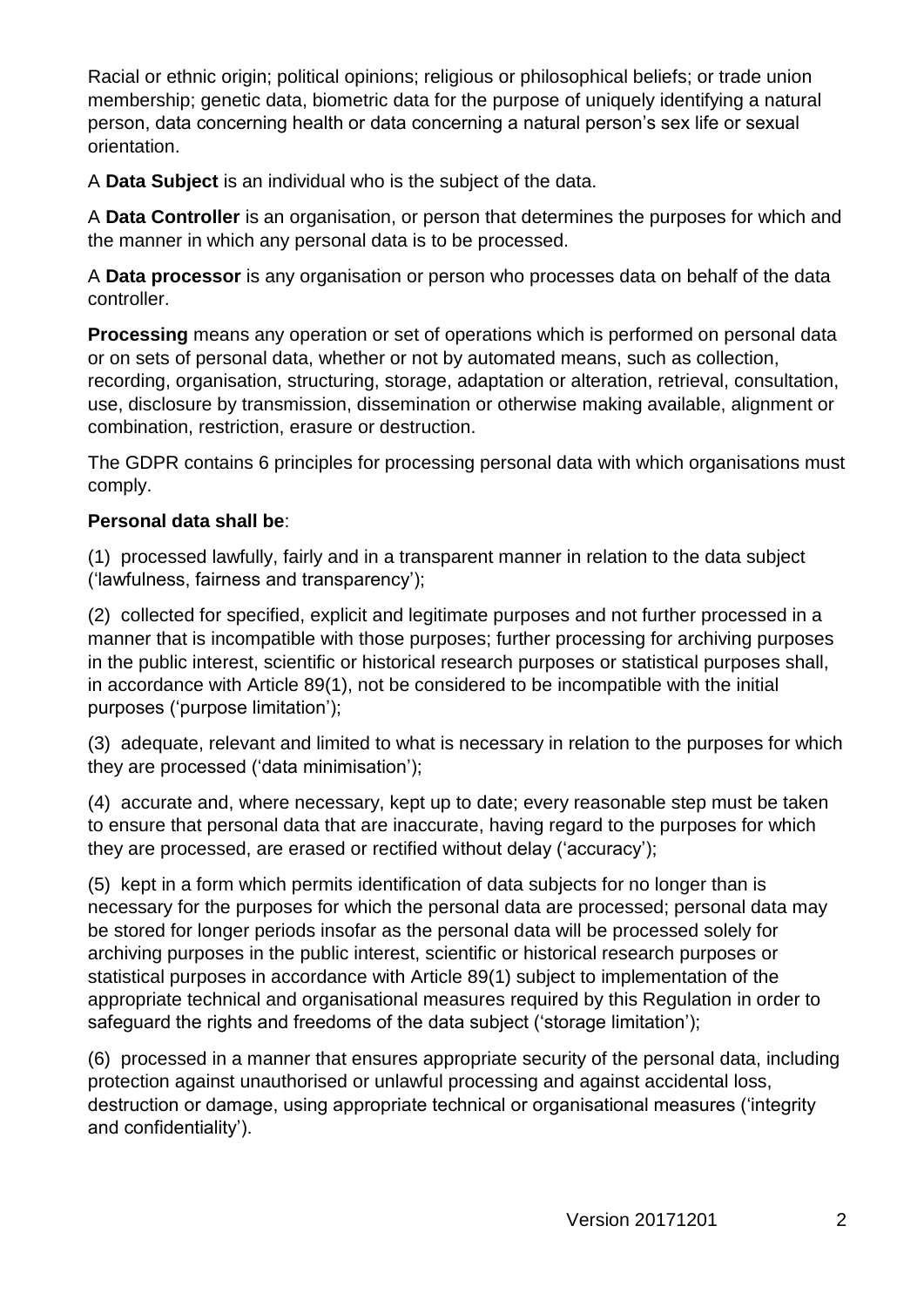#### **Data subject rights** are:

The right to be informed that processing is being undertaken.

The right of access to one's personal information.

The right to prevent processing in certain circumstances.

The right to rectify, block or erase information which is regarded as wrong information.

The right to have decisions reviewed where they have been made automatically.

The right to object to receiving marketing information.

The data protection definitions have not yet been subject to interpretation by the courts.

### <span id="page-5-0"></span>4 Scope

#### <span id="page-5-1"></span>4.1 Context of this policy

This policy applies to all the Staff, Contractors and organisations that use personal data in support of their work on behalf of the school.

The policy should be read in conjunction with the Employee Code of Conduct governing the professional conduct and standards of staff.

The policy links with other school policies including Freedom of Information and Information Access Policy, Records Management Policy, ICT Security Policy, Email and Internet Use Policies, Human Resources Policies, Criminal Records Bureau Staff checks (Disclosure and Barring Service) Policy and Procedures.

This policy may be supported by other policies and agreements and information sharing protocols for specific areas of work.

This policy may be supported by procedures and guidance for specific areas of work or specific data protection issues, which can be obtained from the Information Governance intranet site.

This policy replaces the previous data protection policy.

#### <span id="page-5-2"></span>4.2 Personal data held

This policy applies to all processing of personal data held by the school. This includes:

- Personal data processed by the school.
- Personal data controlled by the school but processed by another organisation, on the school's behalf (for example private sector contractors; and Service Level Agreements with voluntary sector organisations).
- Personal data processed jointly by the school and its partners

The policy does not cover personal data held by the Local Authority or the Department for Education which are data controllers in their own right.

Personal data held by the school may be held in many forms including:

- Database records:
- Computer files;
- Emails;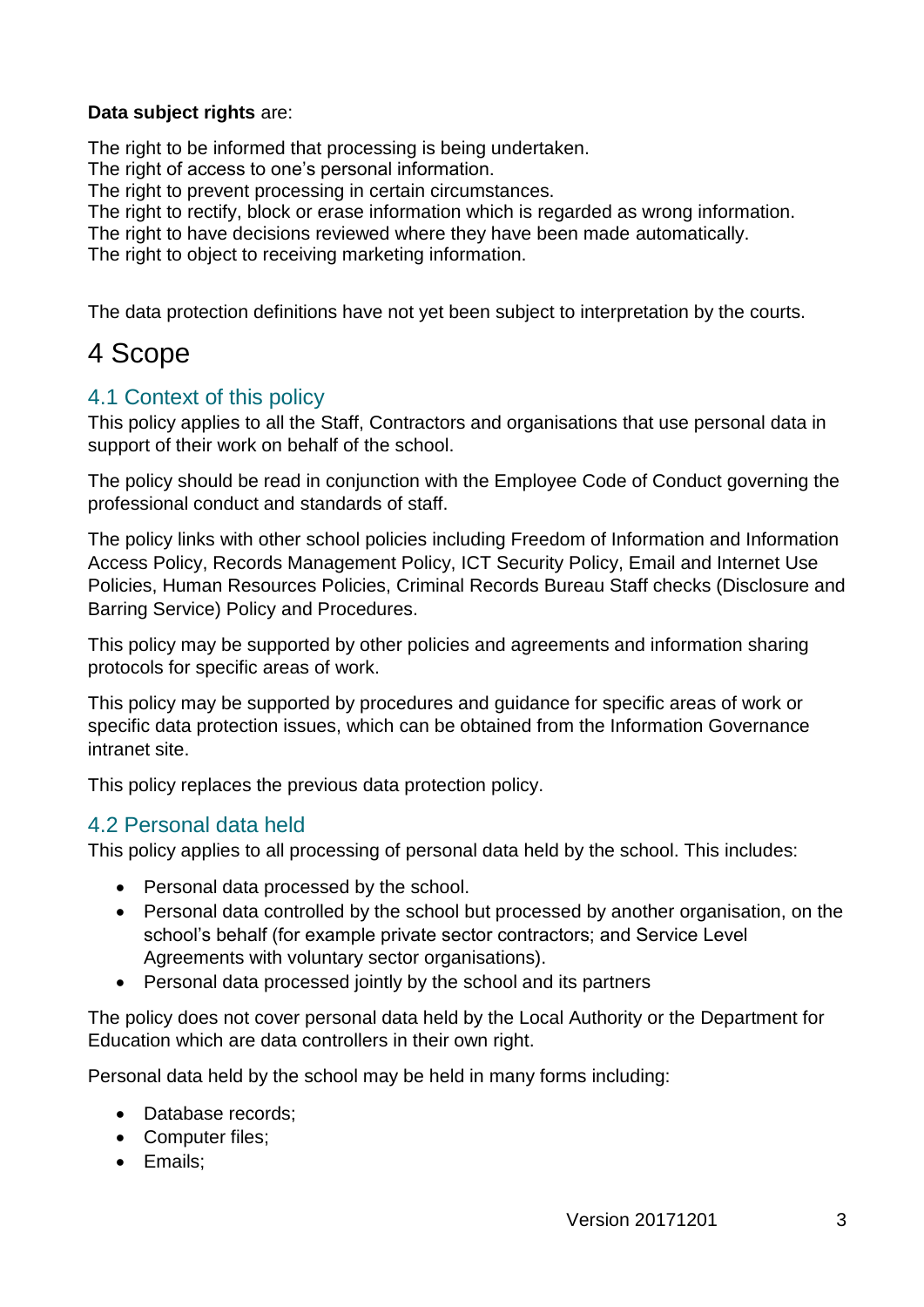- Paper files;
- CCTV and video recordings:
- Sound recordings:
- Photographs:
- Microfiche and film;
- Website:
- Mobile phones.

Data subjects may include:

- Current, past and prospective employees and pupils;
- Parents and other pupil or staff contacts:
- Suppliers;
- Clients:
- Customers;
- Service users:
- Others with whom the school communicates.

## <span id="page-6-0"></span>5 Responsibilities and Penalties

#### <span id="page-6-1"></span>5.1 Organisational Responsibilities

Horsley Primary School is a data controller under the EU General Data Protection Regulation.

#### <span id="page-6-2"></span>5.2 Individual Responsibilities

Every employee must comply with this policy. Failure to comply with the policy may result in disciplinary action which could include dismissal.

All contractors/ service providers must comply with the policy when using personal data supplied to / held by the school to facilitate the Commissioned Service being provided.

It is a criminal offence to access personal data held by the school for other than school business, or to procure the disclosure of personal data to a third party.

It is a further offence to sell such data.

Employees who access or use personal data held by the school for their own purposes will be in breach of relevant policies of the school, including but not limited to the Employee Code of Conduct, Social Media Policy, ICT Security Policy and subject to disciplinary action, which could include dismissal, and may also face criminal proceedings.

## <span id="page-6-3"></span>6 Purposes of Processing Personal Data and Fairness

The school will collect and process personal data only to the extent that it is needed to fulfil operational needs or to comply with any legal requirements.

The school will use a condition of processing as detailed in Article 6(1) of the GDPR of their personal data.

(a) the data subject has given consent to the processing of his or her personal data for one or more specific purposes;

(b) processing is necessary for the performance of a contract to which the data subject is party or in order to take steps at the request of the data subject prior to entering into a contract;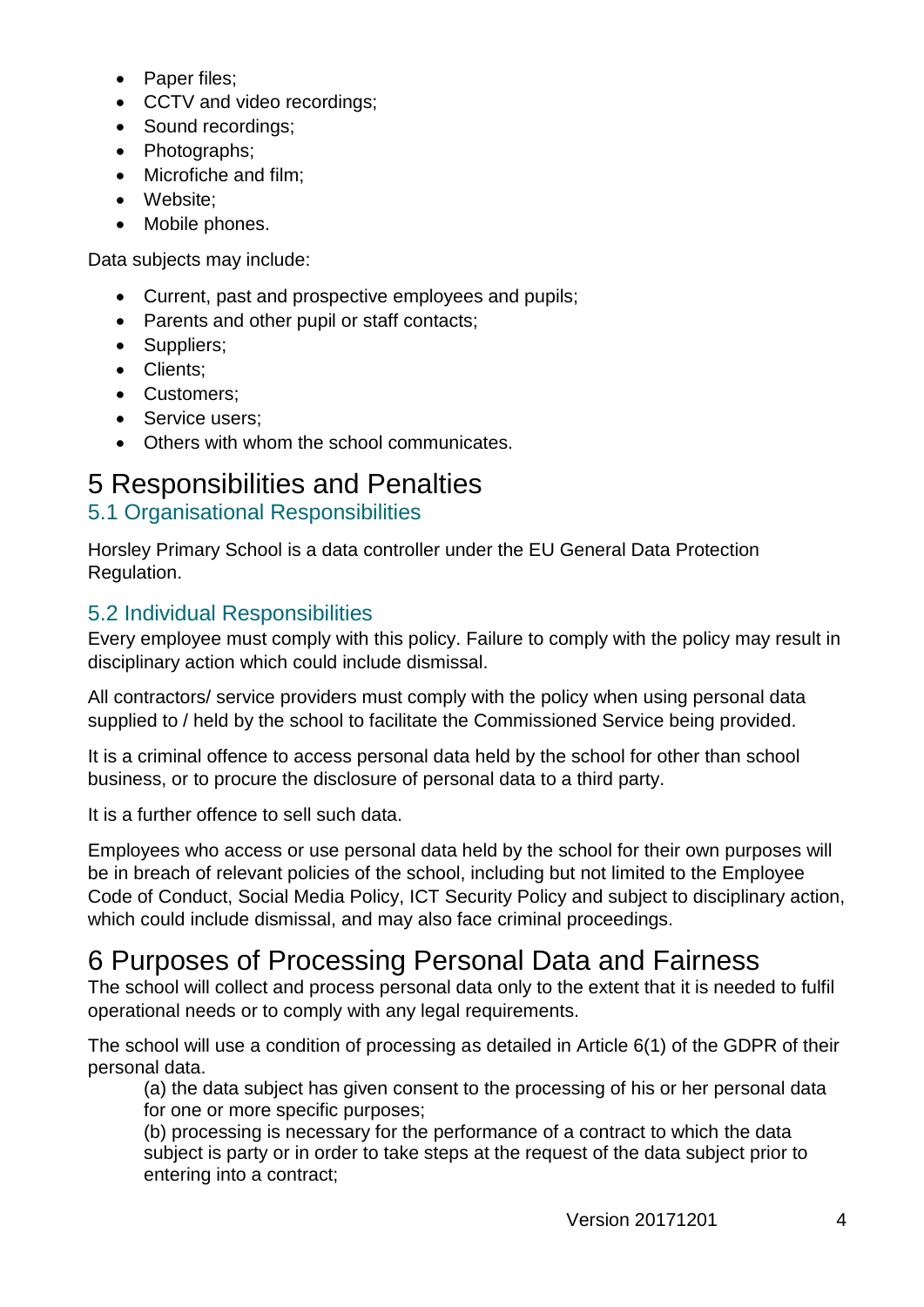(c) processing is necessary for compliance with a legal obligation to which the controller is subject;

(d) processing is necessary in order to protect the vital interests of the data subject or of another natural person;

(e) processing is necessary for the performance of a task carried out in the public interest or in the exercise of official authority vested in the controller;

When sensitive data is collected, the school will use a condition of processing as detailed in Article 9 of the GDPR. These include protecting the vital interests of the data subject or meeting a legal obligation.

In cases where consent is obtained, the consent must be free and informed and may be changed at any time.

The school will, as far as is practicable, ensure that all individuals whose details are processed are aware of the way in which that information will be held, used and disclosed. Individuals will, where possible, be informed of the likely recipients of the information whether the recipients are internal or external to the school.

This information will be provided when personal data is first collected, whether written or verbal.

When personal data is to be used for a new purpose then the fairness information will be provided to the data subject again and if necessary a new consent will be sought.

People are free to ask for more details about how their personal data is being used at any time and if unhappy about how their data is used may make a complaint.

Any person whose details (including photographs) are to be included on the school's website will be asked to give written consent. At the time the information is included or collected, all such individuals will be properly informed about the consequences of their data being disseminated worldwide.

In accordance with good practice the school will share information where appropriate in accordance with formal data sharing arrangements and in accordance with the GDPR principles.

### <span id="page-7-0"></span>7 Data Quality, Integrity and Retention

Personal data held will be relevant to the stated purpose and adequate but not excessive.

The school will ensure, as far as is practicable, that the information held is accurate and upto-date.

If personal data is found to be inaccurate, this will be remedied as soon as possible.

Personal information, such as contact details, may be shared within the school where it is necessary to keep records accurate and up-to-date, and in order to provide individuals with a better service.

Records may include professional opinions about individuals but employees will not record any personal opinions about individuals.

The school's use of personal data will comply with the Records Management Policy and Retention Schedules covering every type of school record.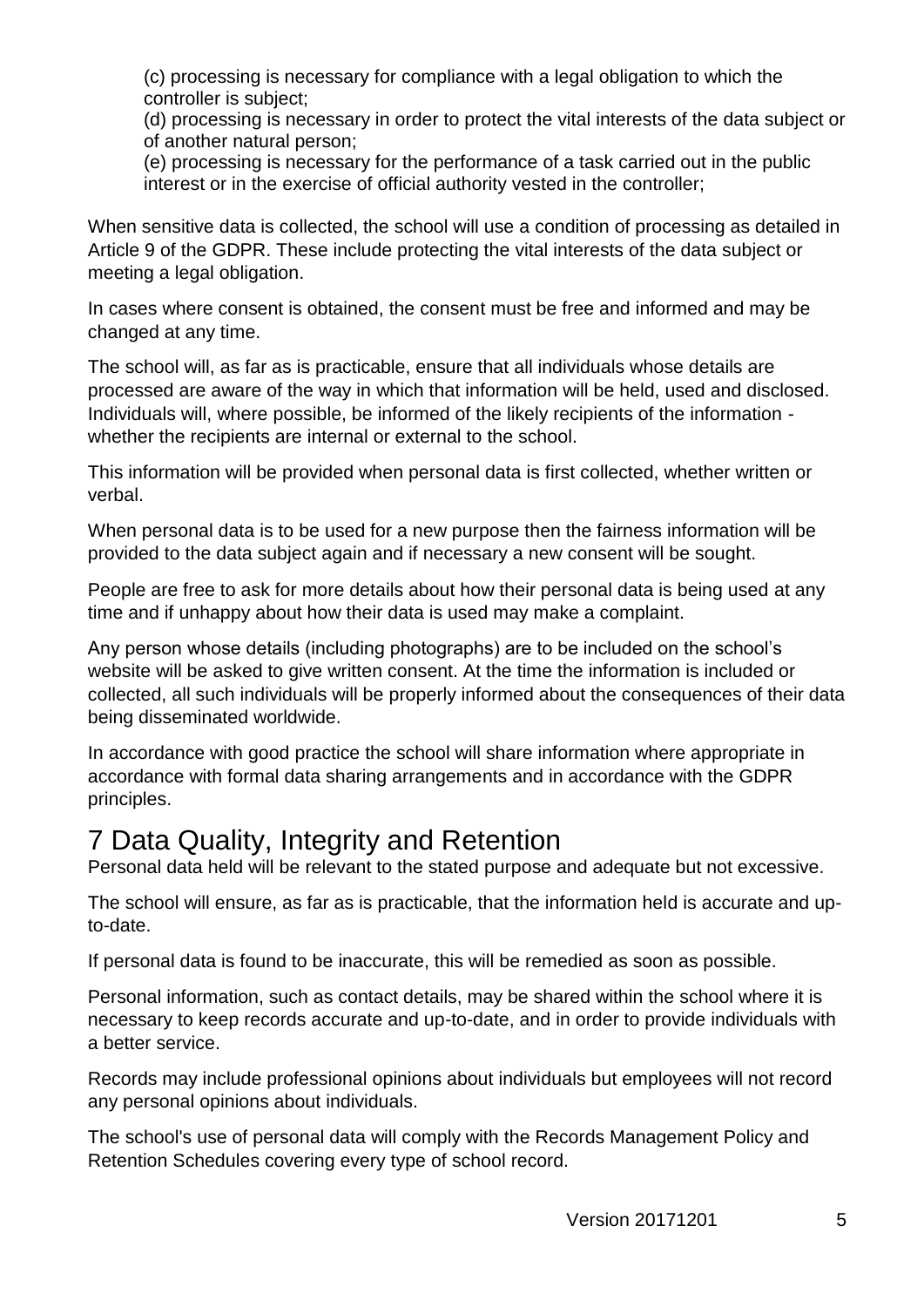Information will only be held for as long as is necessary after which the details will normally be deleted. Where details of individuals are stored for long-term archive or historical reasons, and where it is necessary to retain the personal detail within the records, it will be done within the requirements of the legislation.

Redundant personal data will be destroyed using the school's procedure for disposal of confidential waste and in accordance with retention schedules.

## <span id="page-8-0"></span>8 Security

Any inappropriate, unauthorised access of data, use or misuse of data or failure to comply with ICT security arrangements and policies may result in disciplinary action, including dismissal.

The school will implement appropriate technical and organisational security measures so that unauthorised staff and other individuals are prevented from gaining access to personal information.

An employee must only access personal data they need to use as part of their job. Inappropriate or unauthorised access may result in disciplinary action, including dismissal and criminal prosecution.

The school has an ICT Security Policy which applies to electronic systems containing personal data.

All data breaches (however minor) should be reported via the process detailed in the Information Security Incident procedures.

All staff within the school will take steps to ensure that personal data is kept secure at all times against unauthorised or unlawful loss or disclosure.

Manual files and other records or documents containing personal/sensitive data will be kept in a secure environment and accessed on a need-to-know basis only.

Personal data held on computers and computer systems will be installed with user-profile type password controls, encryption and where necessary, audit and access trails to establish that each user is fully authorised. Personal data should not be held on unencrypted electronic devices.

Security arrangements will be reviewed regularly, any reported breaches or potential weaknesses will be investigated and, where necessary, further or alternative measures will be introduced to secure the data.

Employees who process personal data out of the school (e.g. on another site, at home) can only do this with the express consent of their Head Teacher. Access to personal data outside of the school should not be attempted using unsecured access systems (this includes via mobile networks outside of UK unless the network has been checked in advance to be compliant under data protection law).

System testing will only be carried out using personal data where sufficient safeguards are in place and will not be undertaken on live databases accessing live personal sensitive data.

Personal data will not be transferred outside the European Economic Area without the approval of the data controller.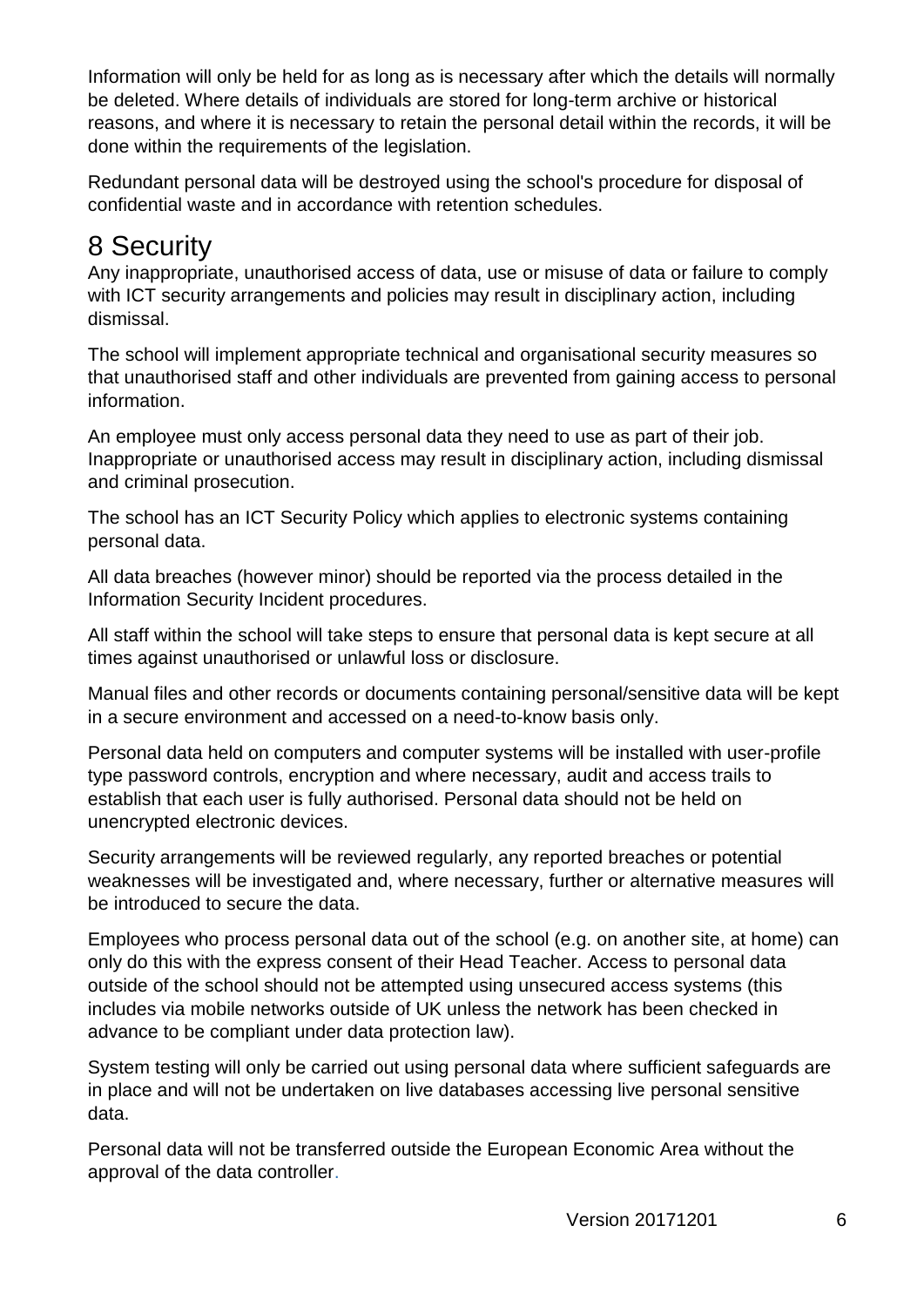### <span id="page-9-0"></span>9 Data Subjects Rights

The school will ensure that the rights of people about whom the information is held can be fully exercised under the Regulation.

The school will provide individuals with a copy of the information held about them within one month of receiving a request (subject access). This period may be extended by two further months where necessary, taking into account the complexity and number of the requests.

On receiving a request for subject access the school will check and require evidence of the identity of the individual and any further information required to isolate the records of that individual.

Where a subject access request has a broad scope, the school may ask for more details from the data subject in order to locate the information that is of particular interest.

Where a large volume of information is held, the school may seek to make the information available in ways other than providing a copy. This could include arranging an appointment for the data to be inspected within the school.

In addition to the personal data itself, the individual will be provided with any supporting information that is needed to understand the data held, and the processing of it.

Where information located as part of a subject access request contains personal data about a third party, information will not be released unless the requirements set out in section 10.1 are met.

The introduction of the right of access to non-personal information held by the school under the Freedom of Information Act 2000 may also need to be considered. This is because some requests may be for a combination of personal and non-personal information.

The school has a Subject Access Form for Applicants and a Subject Access Procedure for Staff receiving requests to follow.

The school will comply immediately with a request from an individual to cease sending them marketing or consultation information.

Requests from individuals to correct, rectify, block, or erase information that they regard as wrong information or to stop processing that is causing damage or distress will be considered by the school on a case by case basis. The individual concerned will be fully informed of the resulting decision and the reasons for it. Legal advice will be sought by the school should a request not be supported, or if considered sensitive/complex before coming to a decision.

An individual wishing to exercise any of their rights under the GDPR should put their request in writing to the school.

All Subject Access requests received will be recorded for monitoring and reporting purposes.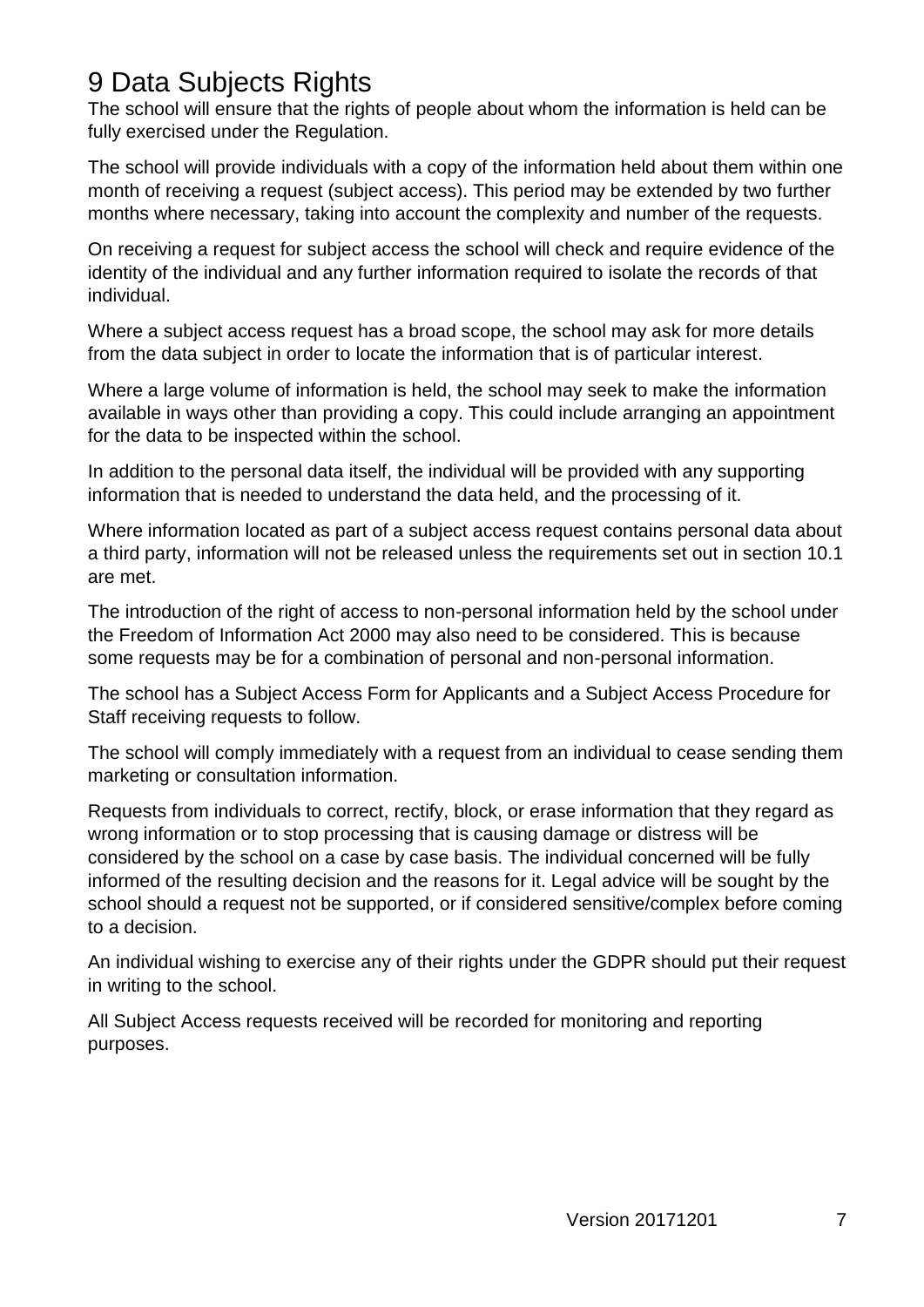## <span id="page-10-0"></span>10 Disclosure and Sharing

#### <span id="page-10-1"></span>10.1 Third party access to information

Where a request for personal data is made by a third party on behalf of the data subject it shall be treated as a subject access request. Evidence is required that the third party is entitled to act in this way, such as a written statement from the data subject or an enduring power of attorney. Appropriate professionals may need to be consulted before a decision to release the personal data is made.

Occasionally third party information may form part of the data extracted in response to a subject access request. In deciding whether to release this information, the school will consider the following:

- any duty of confidentiality owed to the third party;
- attempts to get consent from the third party;
- any express refusal of consent from the third party;
- the third party's expectations with respect to that data.

When a request for personal data is made by a third party and not on behalf of the data subject, the school shall consider the request under Freedom of Information as well as GDPR. It shall consider whether releasing the personal data would breach any of the Data Protection principles and in particular whether any exemptions under GDPR apply. Personal information will not be shared with third parties unless specifically allowed for in law and justified in the specific situation.

The Freedom of Information policy deals with requests for information about third parties, and information will be withheld where disclosing it would breach any of the Data Protection principles. Where a requester does not state a specific reason for requesting the information then the FOI policy should be followed. A response to an FOI request must not take into account the reasons behind the request.

When there is a specific reason for requesting the information, an exemption under GDPR may apply. Examples are where information is required for the prevention or detection of crime, apprehension or prosecution of offenders or assessment or collection of tax.

If an appropriate exemption under GDPR does apply so that the Data Protection principles will not be breached, the school will usually comply with the request. However, without a Court Order there is no obligation on the school to disclose the information.

Where the School is not convinced that the third party has entitlement to the personal data, or that any exemptions under GDPR apply, and that releasing information would breach the Data Protection principles, the personal data will be withheld and only released on presentation of a Court Order.

#### <span id="page-10-2"></span>10.2 Information sharing

The school promotes information sharing where it is in the best interests of the data subject. However, personal sensitive data will not be shared unless it is in connection with the primary purpose for which the information was collected, or the data subject has explicitly given their permission for the information to be shared for this purpose, or another legal provision (GDPR exemption exists) to allow the sharing such information.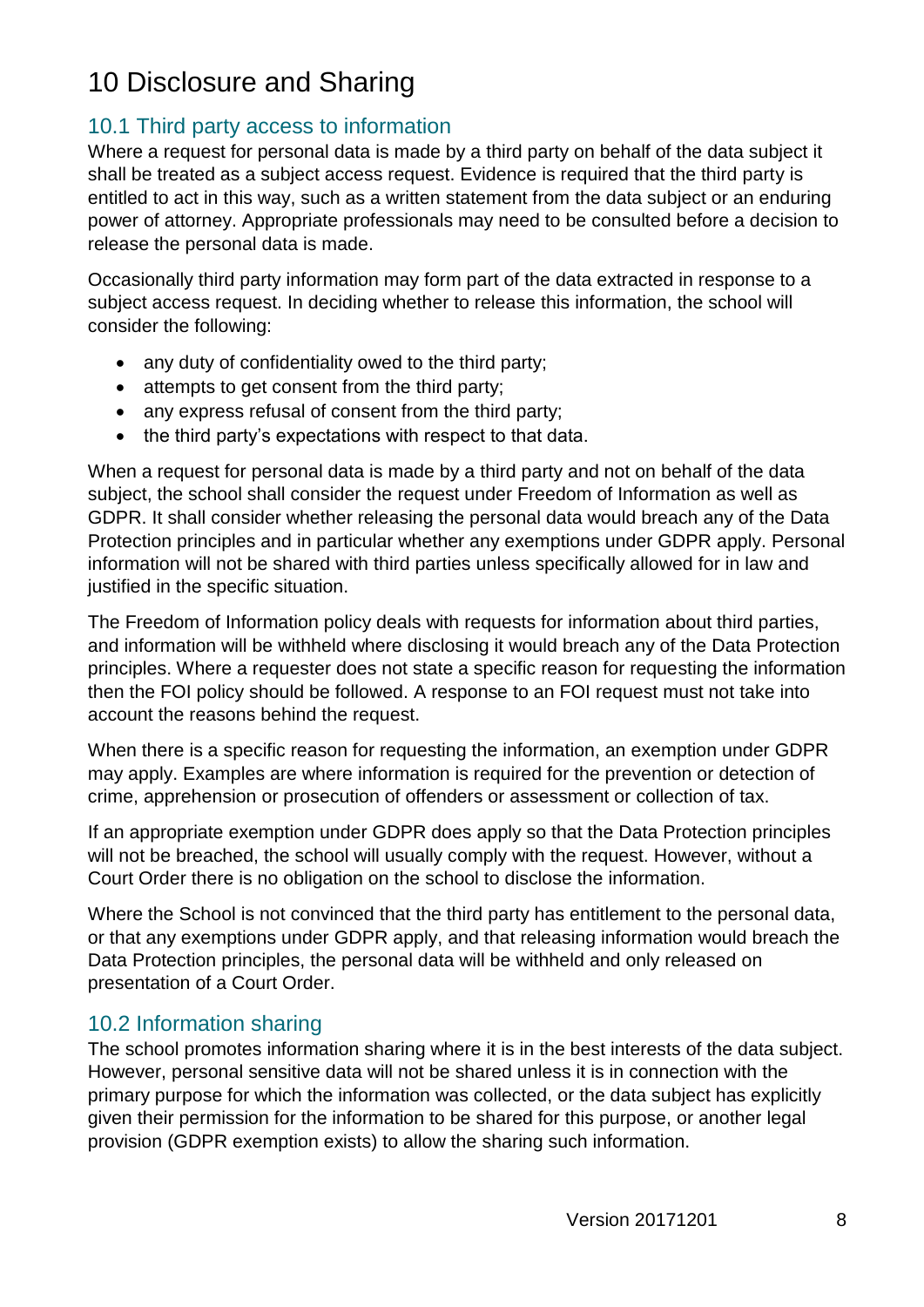The school will ensure that supporting processes and documentation are made available to professionals so that they understand how to share information safely and lawfully.

Where an employee acting in good faith has shared information in accordance with these supporting processes and documentation, they shall not normally be subject to disciplinary action under section 5.2, hereof.

Sharing large sets of information, or recurrent regular sharing shall be carried out under written agreement to ensure the continued compliance with the GDPR and that additional safeguards can be considered and put in place.

#### <span id="page-11-0"></span>10.3 Contractual and partnership arrangements

When the school enters contractual or partnership arrangements which involve the processing of personal data, a written agreement will specify which party is data controller or whether there are joint data controller arrangements. Where a third party is processing personal data and information on behalf of the school, a written contract will be put in place. Specific care will be taken in respect of services provided online and via 'the cloud'.

Where the school remains as data controller, it will take steps to ensure that the processing by its contractors and sub-contractors will comply with GDPR. Contractors will not be able to sub-contract Data Processing without the explicit written permission of the school. Staff will take reasonable steps to ensure that data processing by third parties is regularly monitored to ensure GDPR requirements are being met.

Where the parties are data controllers jointly or in common, the school will liaise with the other party to ensure that all processing complies with GDPR. The responsibilities of each data controller should be expressly and clearly laid out.

All contractors who are users of personal information supplied by the school will be required to confirm that they will abide by the requirements of the Regulation to the same standard as the school with regard to information supplied by the school. Staff should obtain advice from Legal Services as necessary.

All contractors, consultants, partners or agents of the school must ensure that they and all of their staff who have access to personal data held or processed for or on behalf of the school, are aware of this policy and are fully trained in and are aware of their duties and responsibilities under the Regulation. Any breach of any provision of the Regulation will be deemed as being a breach of the contract between the school and that individual, company, partner or firm. The school shall take reasonable steps to ensure regular monitoring of contracts and specifically the security of data being processed on its behalf.

Any observed or suspected security incidents or security concerns should be reported to the school.

All contractors, consultants, partners or agents of the school must allow data protection audits by the school of data held on its behalf if requested in line with these contractual arrangements.

All contractors, consultants, partners or agents of the school must indemnify the school against any prosecutions, claims, proceedings, actions or payments of compensation or damages, without limitation.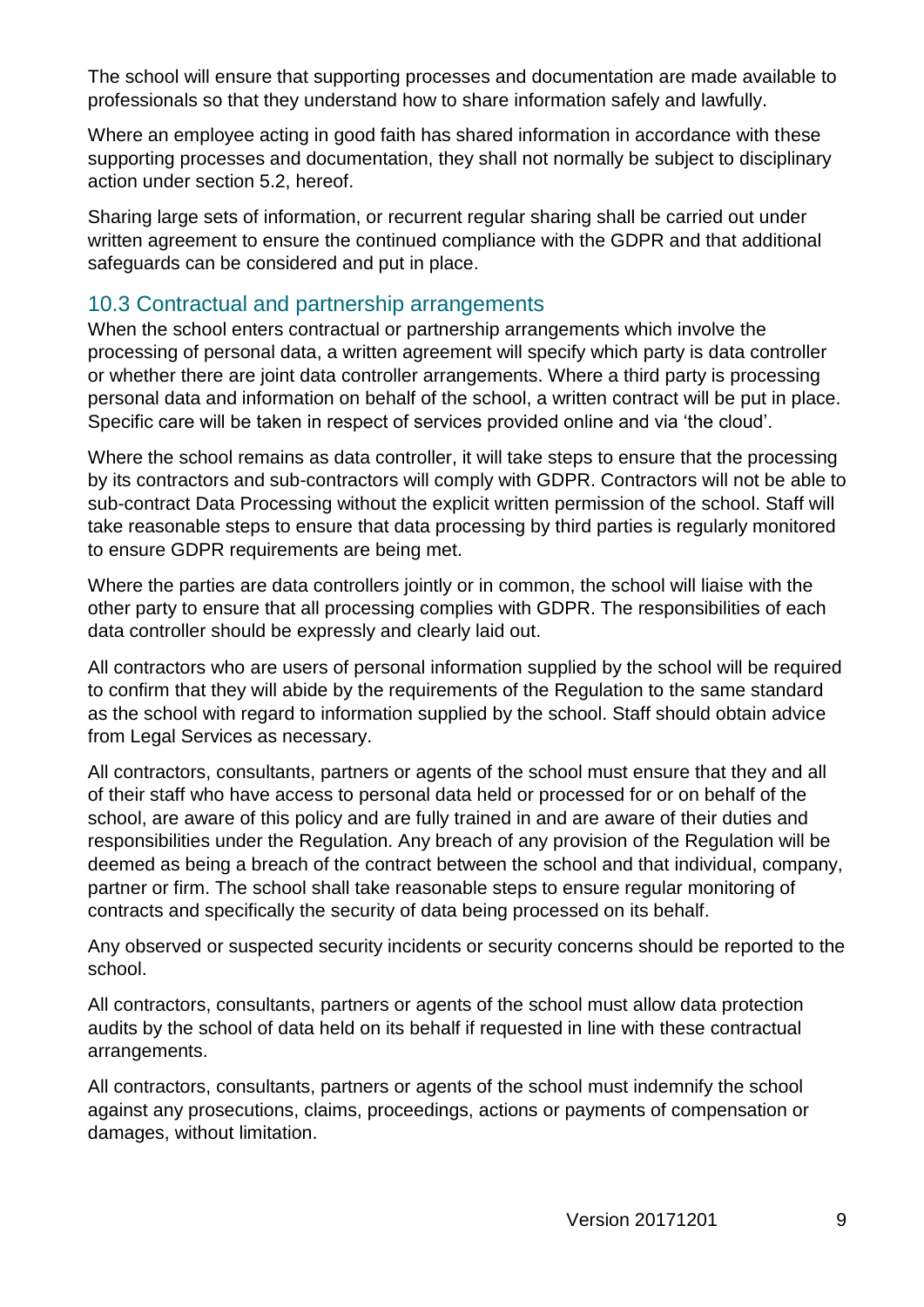### <span id="page-12-0"></span>11 Notification

The school has a notification registered with the Information Commissioner under registration number ZA079246.

The school will ensure that this notification is an accurate description of processing carried out by the school. The Governing Body will review the notification annually.

The school is responsible for submitting this notification to the Information Commissioner.

When the school plans to carry out new processing not covered by this notification, will amend the notification (if necessary) within 28 days of processing beginning.

Failure to notify or maintaining an incomplete or inaccurate notification is a criminal offence.

## <span id="page-12-1"></span>12 Subject Access Requests and Data Protection Complaints

Subject access requests and data protection complaints should be addressed to the School Business Manager at Horsley School.

Complaints about the school's processing of personal data and rights under the General Data Protection Regulation will be dealt with in accordance with this Policy. Complaints will be fully dealt with after a formal review. The clarification and review procedure contained in the school's Freedom of Information and Environmental Requests Policy and Procedures should be used when dealing with reviews under this policy (Data Protection) and for Freedom of Information and Environmental Information requests.

Individuals have a right to request that the Information Commissioner make an assessment of compliance of particular circumstances with the General Data Protection Regulation. If individuals are not happy about how we have handled their information they can contact the ICO via the following means:

sent to

Customer Contact Information Commissioner's Office, Wycliffe House, Water Lane, Wilmslow, Cheshire, SK9 5AF

Alternatively visit their website - www.ico.gov.uk or contact them by phone on 03031231113

The school will respond promptly and fully to any request for information about data protection compliance made by the Information Commissioner.

The school will comply with any Information Commissioner Information Notice (to provide answers and information to the Commissioner) or Enforcement Notice (for failure to provide answers or information or for a breach of the Act) sent to the school by the Information Commissioner. The Commissioner can also carry out audits, prosecute individuals and organisations and report concerns to parliament.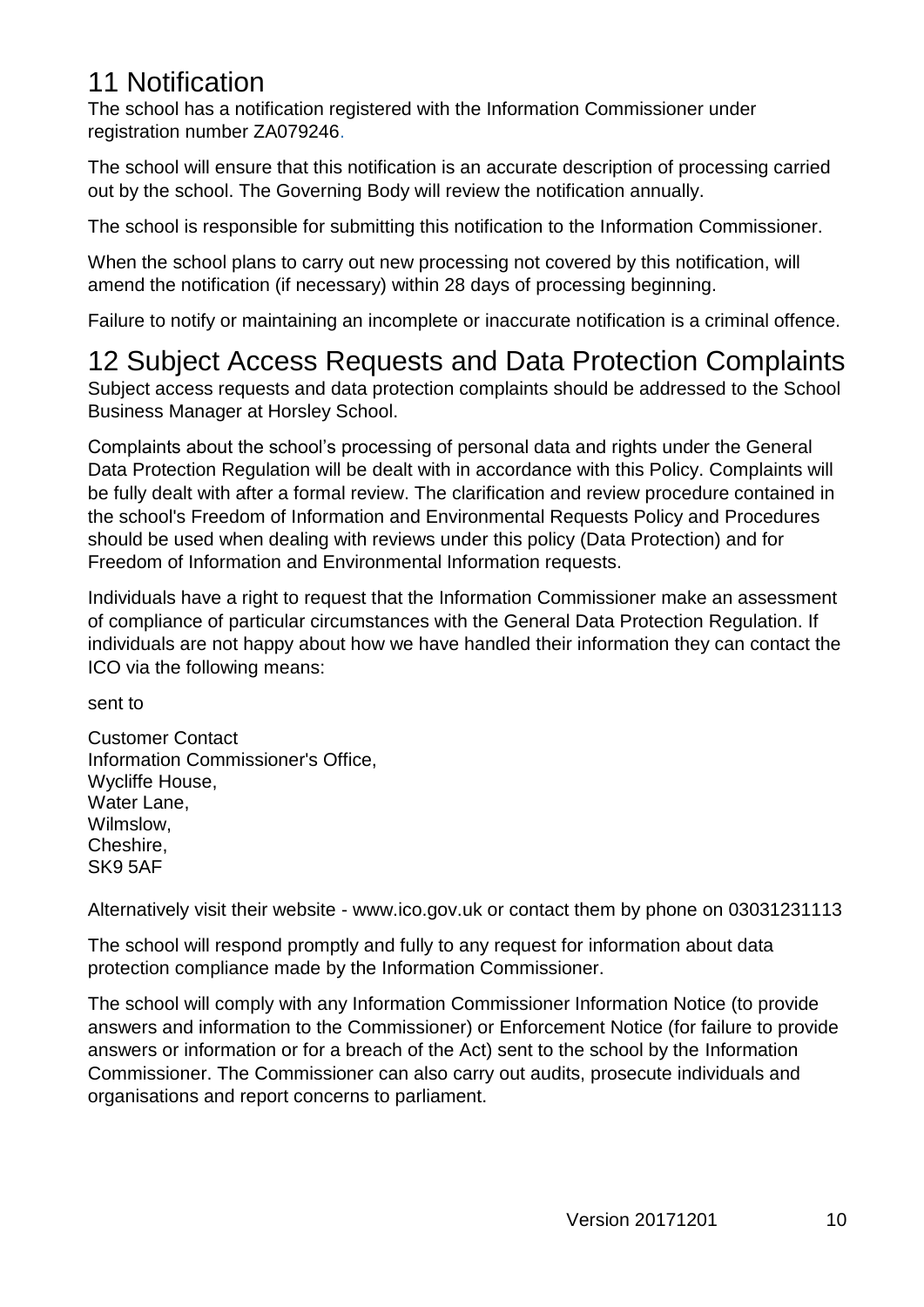## <span id="page-13-0"></span>14 Implementation

The responsibility for implementation of this policy rests with the school.

The school will ensure that:

- Everyone managing and/or handling personal information understands that they are contractually responsible for following good data protection practice.
- Everyone managing and/or handling personal information is appropriately trained to do so.
- Everyone managing and/or handling personal information is appropriately supervised.
- Anyone wanting to make enquiries about handling personal information, whether a member of staff or a member of the public, is given advice as necessary.
- Queries about handling personal information are promptly and courteously dealt with.
- Methods of handling personal information are regularly assessed and evaluated.
- Performance with handling personal information is regularly assessed and evaluated.
- Employees are aware of the action required in the event of a Data Breach.

On joining the school, employees are required to undertake training on Data Protection and ICT Security as part of their induction. They will not be allowed to use the school's network until successfully completing the training.

The Data Protection Officer works with the school to maintain the on-going programme of annual training and awareness to maintain a high level of understanding of Data Protection and security among all staff and to communicate any legal or policy changes that occur.

Supporting procedures for this policy have been created and are maintained within the Information Governance, Policy and Guidance pages that are available on the school's website. Appropriate levels of consultation takes place at review time before the governing body approve the changes for implementation*.* 

Data Protection audits are regularly carried out by internal audit (external audits may be commissioned if required) in order to monitor compliance with the GDPR and this policy.

The governing body will receive an annual report on data governance generally; this will also include details of any data breaches.

### <span id="page-13-1"></span>15 Other related policies

This policy should be interpreted and applied in relation to other related policies. Breach of these policies will automatically breach this policy and this is likely to contravene the General Data Protection Regulation and other legislation. These related policies include, but are not limited to, the following and such other policies as are adopted by the school from time to time:

ICT, Technology and Social Media Acceptable Use Policy 2018 Freedom of Information Policy 2018 Conduct Policy 2018 Appraisal Policy 2018 Subject Access Policy and Procedures 2018 Records Retention Policy 2018